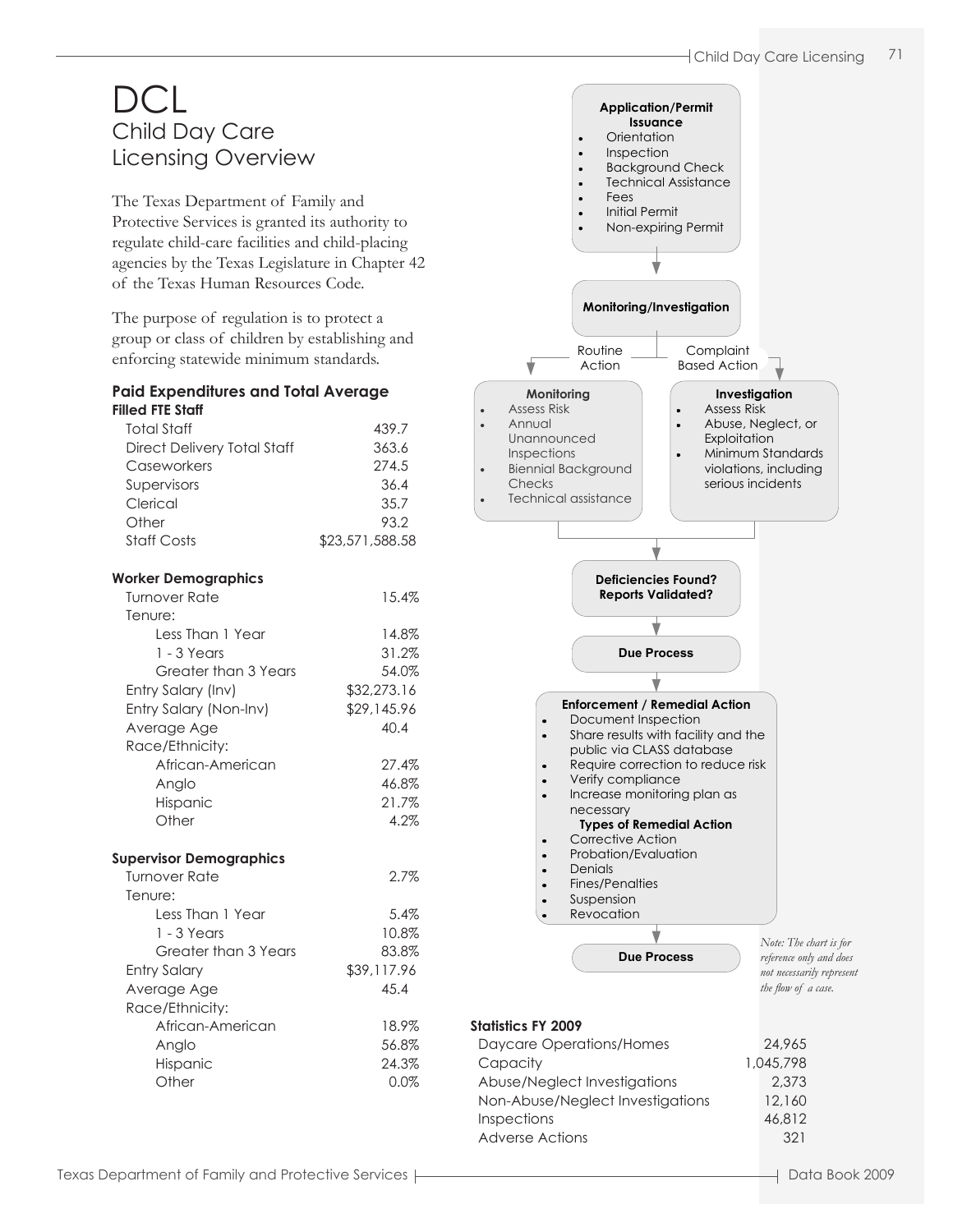## **Legal Responsibility for Child-Care Licensing**

**Day Care and Residential Care: Statutory References Social Security Act Human Resources Code, Chapters 40, 42, and 43 Texas Family Code, Title 5 Texas Government Code Texas Health and Safety Code, Chapter 249 Texas Administrative Code, Title 40**

### **Major Provisions:**

- Develop minimum standards to promote the health, safety and well being of children in out-ofhome care.
- Validating a system of weighted minimum standards in order to help quantify compliance.
- Inspect child-care operations to ensure they maintain compliance with minimum standards.
- Investigate allegations of abuse/neglect, violations of standards violations or the law and ensure appropriate corrective or adverse actions are taken.
- Conduct criminal background checks and DFPS central registry checks on all adult staff or caregivers, and youth age 14 – 18 who will be in frequent contact with children in child-care operations excluding children in care.
- Offer consultation to potential applicants and permit holders about meeting and maintaining compliance with Licensing standards, and achieving programs of excellence.
- Educate and advise consumers of child-care operations by providing the operations' compliance history.
- Enforcing regulatory requirements for illegally operating child-care providers.
- Educating the public about choosing regulated child care.

## **Other Programmatic Information: Challenges**:

- Appropriately and consistently enforcing minimum standards across operation types.
- Implementing a system of weighted minimum standards in order to help quantify compliance.
- Developing inclusive, appropriate and effective relationships with child-care operations resulting in increased compliance and stronger protection for children.
- Determining exemption status for new and different types of child care operations.
- Providing technical assistance to child care operations struggling to manage behavior problems exhibited by young children.
- Providing thorough, efficient and timely background check results to over a quarter of a million people seeking to work in child care, foster care or seeking to adopt a child.
- Maximizing of Mobile Technology.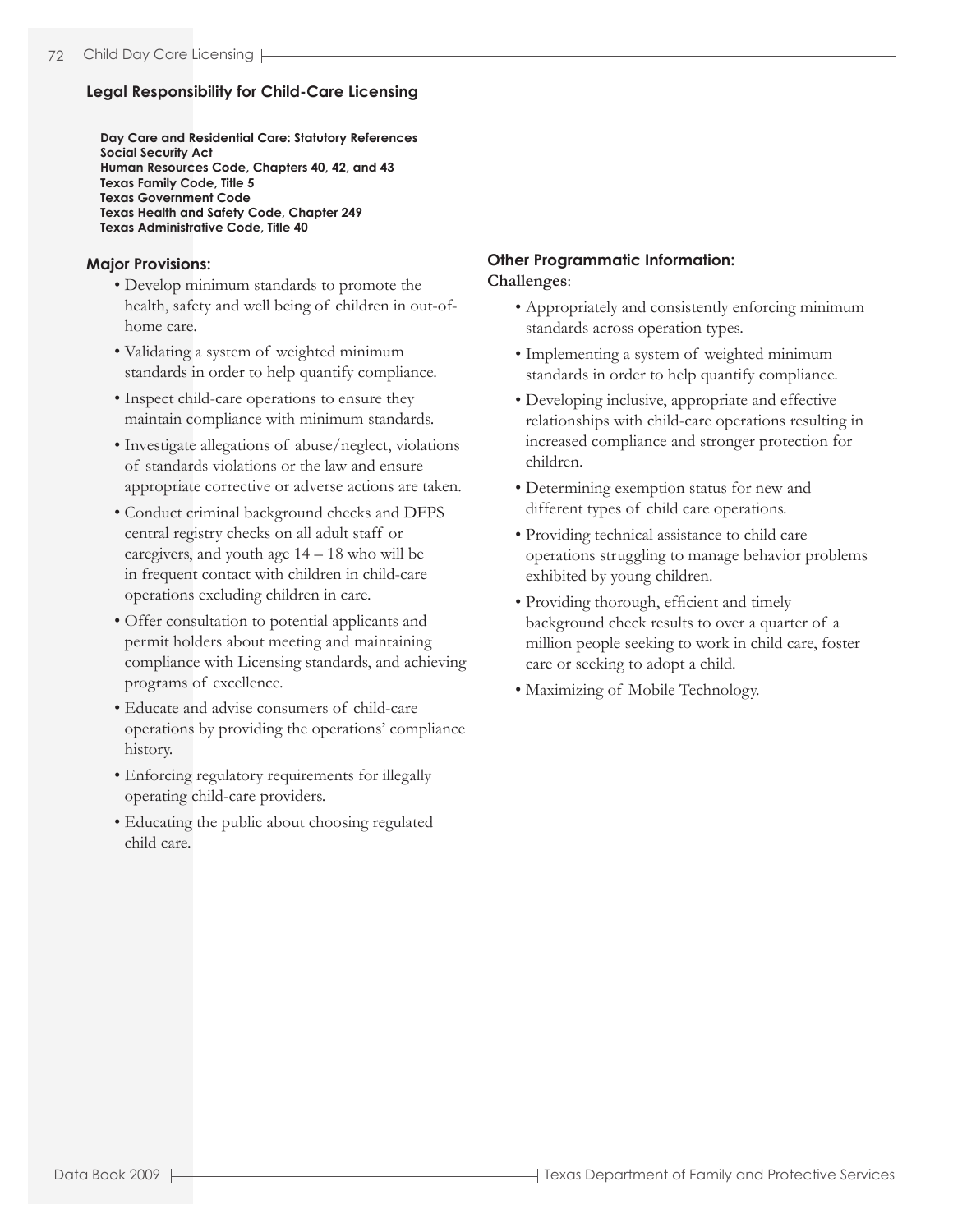#### **Texas Child Population Ages Birth through 13 Years Fiscal Year 2009**

State Total: 5,083,816



*Population Data Source: Texas State Data Center, University of Texas (San Antonio)*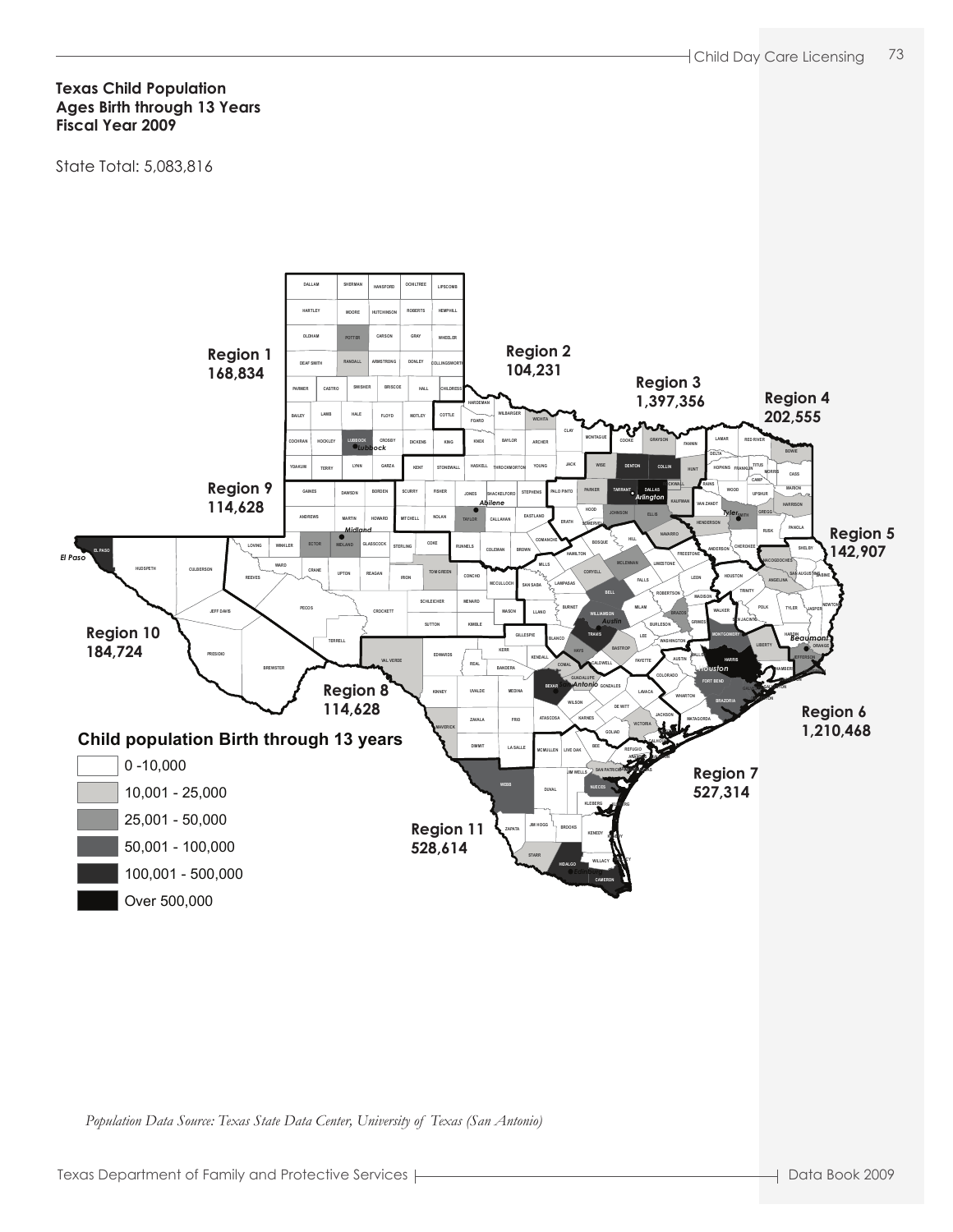| Year | Licensed<br><b>Child Care</b><br><b>Centers</b> | Licensed<br>Child Care<br>Homes | Listed<br>Family<br><b>Homes</b> | Registered<br>Child Care<br>Homes | <b>Small Employer</b><br><b>Based Child</b><br>Care | Total<br>Day Care<br><b>Operations</b> |
|------|-------------------------------------------------|---------------------------------|----------------------------------|-----------------------------------|-----------------------------------------------------|----------------------------------------|
| 2005 | 8.900                                           | 1.645                           | 4.132                            | 7,808                             | 0                                                   | 22,485                                 |
| 2006 | 9.092                                           | .604                            | 3,895                            | 7,488                             | 0                                                   | 22,079                                 |
| 2007 | 9.319                                           | 1,536                           | 3,900                            | 7.214                             |                                                     | 21.969                                 |
| 2008 | 9.309                                           | .564                            | 8.257                            | 6,895                             |                                                     | 26.026                                 |
| 2009 | 9.342                                           | .617                            | 7,305                            | 6,700                             |                                                     | 24,965                                 |

#### **Child Day Care Operations in Texas as of August 31**

*Note: Counts do not include Applicants*

#### **Child Day Care Operations in Texas as of August 31**

|                                        | 2008   |           | 2009   |           |
|----------------------------------------|--------|-----------|--------|-----------|
| Day Care Licensing Operation Type      | Count  | Capacity  | Count  | Capacity  |
| Licensed Child Care Centers            | 9,309  | 912.320   | 9.342  | 930,060   |
| Licensed Child Care Homes              | 1,564  | 18.664    | 1.617  | 19,276    |
| Listed Family Homes                    | 8.257  | 19.096    | 7,305  | 18,489    |
| Registered Child Care Homes*           | 6,895  | 80,303    | 6.700  | 77.961    |
| Small Employer Based Child Care        |        | 12        |        | 12        |
| <b>Total Child Day Care Operations</b> | 26.026 | 1.030.395 | 24.965 | 1.045.798 |

*made to currently operating homes, the capacities were included. As a result, there is an increase in the capacity that is displayed. \* Homes registered prior to 9/1/03 did not require a capacity to be listed in the database. As new permits are issued for changes*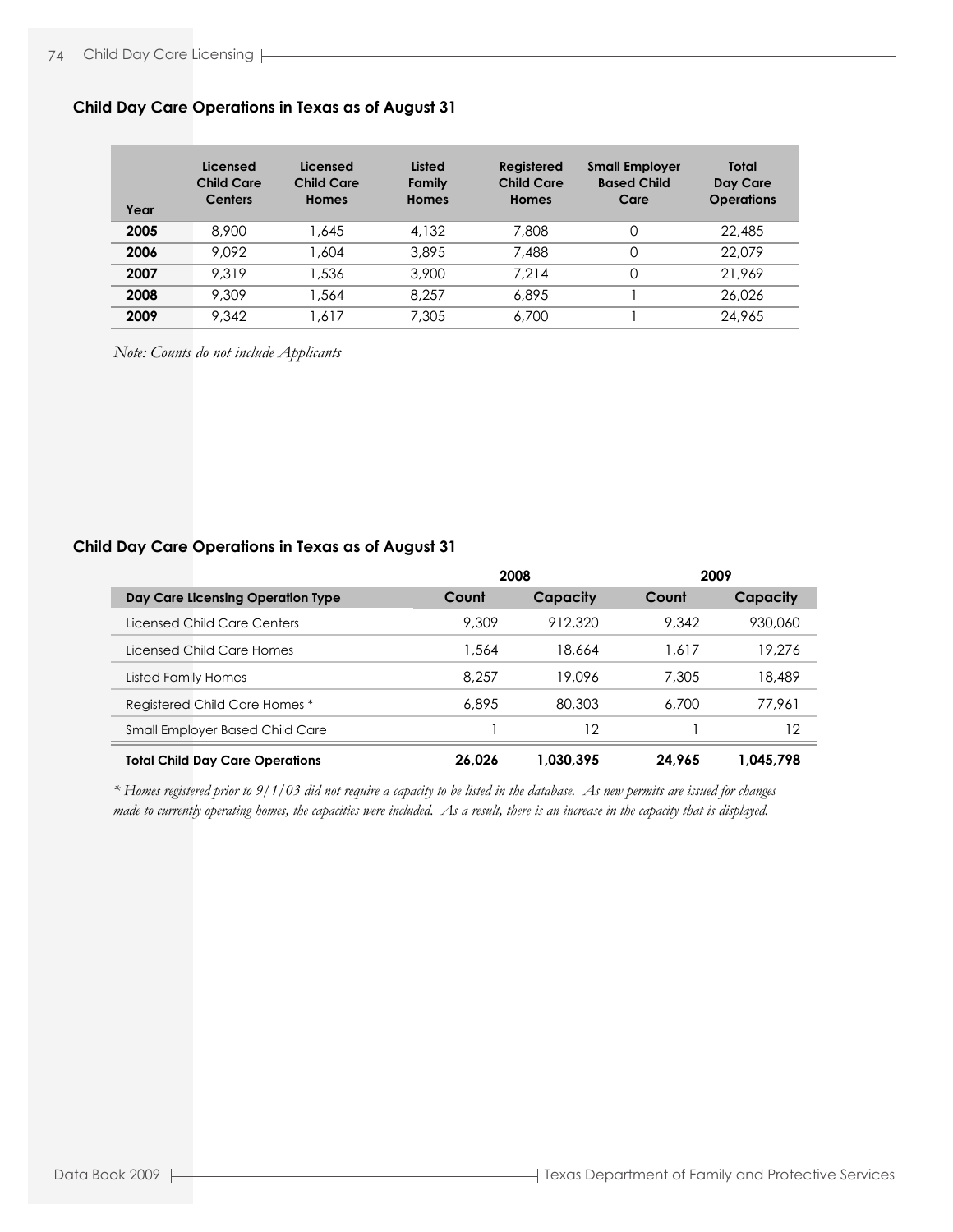## **Child Day Care Operations and Homes Regulated by Fiscal Year**

| Region               | <b>Licensed Child</b><br><b>Licensed Child</b><br><b>Care Centers</b><br><b>Care Homes</b> |          | <b>Listed</b><br><b>Family Homes</b> |          |       |               |
|----------------------|--------------------------------------------------------------------------------------------|----------|--------------------------------------|----------|-------|---------------|
|                      | 2008                                                                                       | 2009     | 2008                                 | 2009     | 2008  | 2009          |
| 1 Lubbock            | 303                                                                                        | 306      | 68                                   | 68       | 407   | 364           |
| 2 Abilene            | 213                                                                                        | 218      | 60                                   | 69       | 223   | 190           |
| 3 Arlington          | 2,288                                                                                      | 2,292    | 376                                  | 402      | 1,953 | 1,860         |
| 4 Tyler              | 357                                                                                        | 353      | 74                                   | 71       | 411   | 456           |
| 5 Beaumont           | 223                                                                                        | 218      | 30                                   | 26       | 99    | 80            |
| <b>6 Houston</b>     | 2,312                                                                                      | 2.316    | 183                                  | 202      | 1,762 | 1,420         |
| 7 Austin             | 1,258                                                                                      | 1.294    | 221                                  | 232      | 994   | 879           |
| 8 San Antonio        | 944                                                                                        | 925      | 114                                  | 117      | 692   | 653           |
| 9 Midland            | 207                                                                                        | 217      | 43                                   | 43       | 221   | 238           |
| 10 El Paso           | 292                                                                                        | 284      | 161                                  | 155      | 434   | 331           |
| 11 Edinburg          | 912                                                                                        | 919      | 234                                  | 232      | 1,061 | 834           |
| Unknown/Out of State | 0                                                                                          | $\Omega$ | 0                                    | $\Omega$ | 0     | $\mathcal{O}$ |
| Total                | 9,309                                                                                      | 9,342    | 1,564                                | 1.617    | 8,257 | 7,305         |

|                       | <b>Registered Child</b> |       |                | <b>Small Employer Based</b> |        |        |
|-----------------------|-------------------------|-------|----------------|-----------------------------|--------|--------|
| <b>Region</b>         | <b>Care Homes</b>       |       |                | <b>Child Care</b>           |        | Total  |
|                       | 2008                    | 2009  | 2008           | 2009                        | 2008   | 2009   |
| 1 Lubbock             | 191                     | 179   | 0              | O                           | 969    | 917    |
| 2 Abilene             | 154                     | 159   | 0              | $\Omega$                    | 650    | 636    |
| 3 Arlington           | 2,242                   | 2,192 |                |                             | 6,860  | 6,747  |
| 4 Tyler               | 102                     | 94    | 0              | 0                           | 944    | 974    |
| 5 Beaumont            | 77                      | 67    | 0              | $\Omega$                    | 429    | 391    |
| <b>6 Houston</b>      | 2,357                   | 2.293 | 0              | $\Omega$                    | 6,614  | 6,231  |
| 7 Austin              | 679                     | 628   | $\overline{0}$ | $\Omega$                    | 3,152  | 3,033  |
| 8 San Antonio         | 627                     | 632   | 0              | $\Omega$                    | 2.377  | 2,327  |
| 9 Midland             | 58                      | 52    | $\Omega$       | $\Omega$                    | 529    | 550    |
| 10 El Paso            | 79                      | 86    | 0              | $\Omega$                    | 966    | 856    |
| 11 Edinburg           | 329                     | 317   | 0              | $\Omega$                    | 2,536  | 2,302  |
| Unknown/ Out of State | 0                       |       | 0              | 0                           | 0      |        |
| <b>Total</b>          | 6.895                   | 6.700 |                |                             | 26,026 | 24.965 |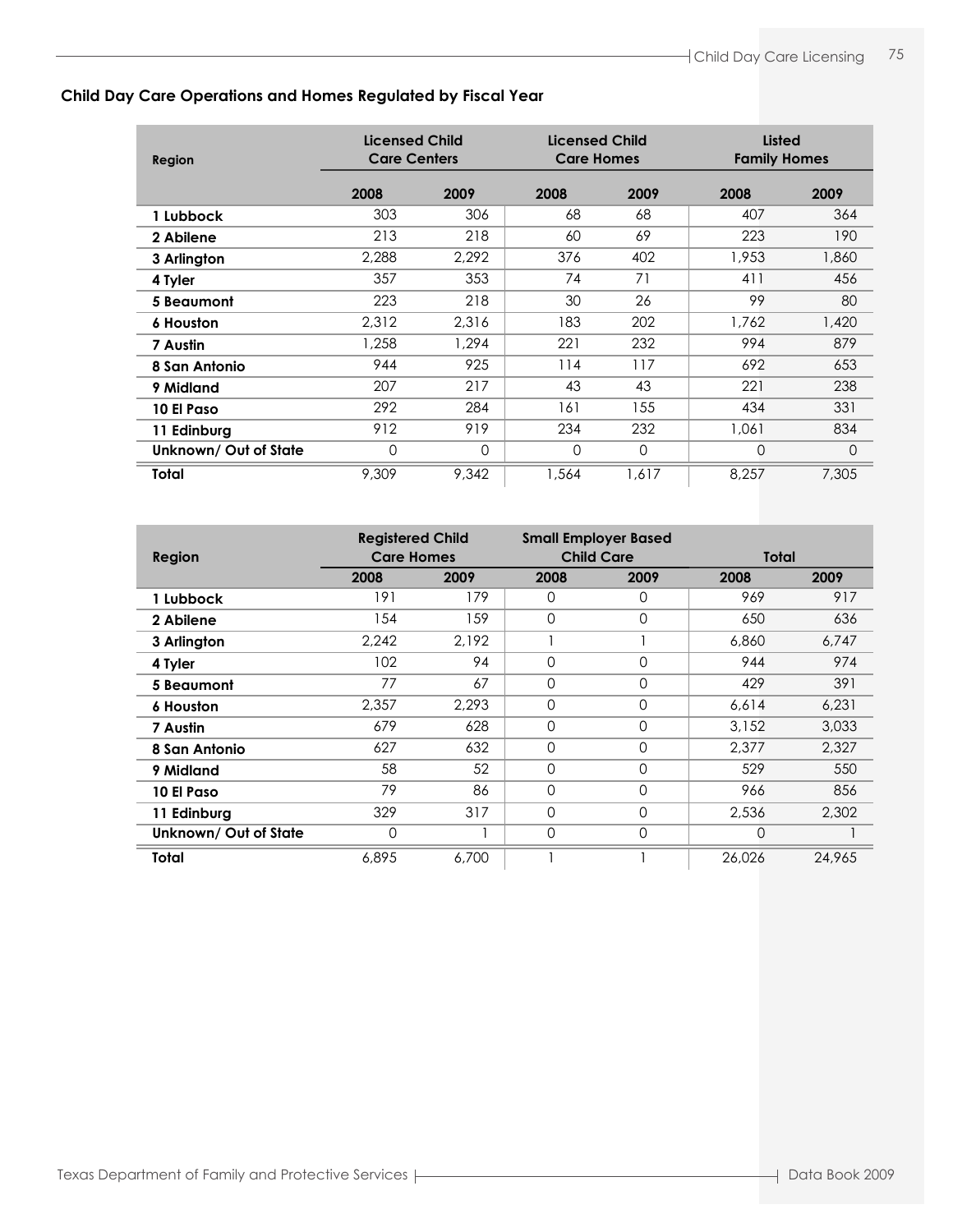## **Licensing of Child Day Care Operations by Region Fiscal Year 2009**

## **Licensed Child Care Centers**

| <b>Region</b>      | <b>Applications</b><br><b>Accepted</b> | <b>Initial Permits</b><br><b>Issued</b> |                 |
|--------------------|----------------------------------------|-----------------------------------------|-----------------|
| 1 Lubbock          | 23                                     | 20                                      |                 |
| 2 Abilene          | 29                                     | 25                                      |                 |
| 3 Arlington        | 271                                    | 227                                     |                 |
| 4 Tyler            | 43                                     | 45                                      |                 |
| <b>5 Beaumont</b>  | 22                                     | 20                                      |                 |
| 6 Houston          | 330                                    | 278                                     |                 |
| 7 Austin           | 173                                    | 146                                     |                 |
| 8 San Antonio      | 138                                    | 135                                     | Applications    |
| 9 Midland          | 29                                     | 29                                      | Accepted        |
| 10 El Paso         | 21                                     | 19                                      | Initial Permits |
| 11 Edinburg        | 151                                    | 142                                     | Issued          |
| <b>State Total</b> | 1,230                                  | 1,086                                   |                 |

## **Licensed Child Care Homes**

| <b>Region</b>      | <b>Applications</b><br><b>Accepted</b> | <b>Initial Permits</b><br><b>Issued</b> |                     |
|--------------------|----------------------------------------|-----------------------------------------|---------------------|
| 1 Lubbock          | 9                                      | 9                                       |                     |
| 2 Abilene          | 16                                     | 17                                      |                     |
| 3 Arlington        | 97                                     | 100                                     |                     |
| 4 Tyler            | 7                                      | $\overline{7}$                          |                     |
| <b>5 Beaumont</b>  | 0                                      | 0                                       |                     |
| <b>6 Houston</b>   | 69                                     | 58                                      |                     |
| 7 Austin           | 62                                     | 57                                      |                     |
| 8 San Antonio      | 23                                     | 21                                      | <b>Applications</b> |
| 9 Midland          | 4                                      | $\overline{4}$                          | Accepted            |
| 10 El Paso         | 8                                      | $\overline{7}$                          | Initial Permits     |
| 11 Edinburg        | 27                                     | 26                                      | Issued              |
| <b>State Total</b> | 322                                    | 306                                     |                     |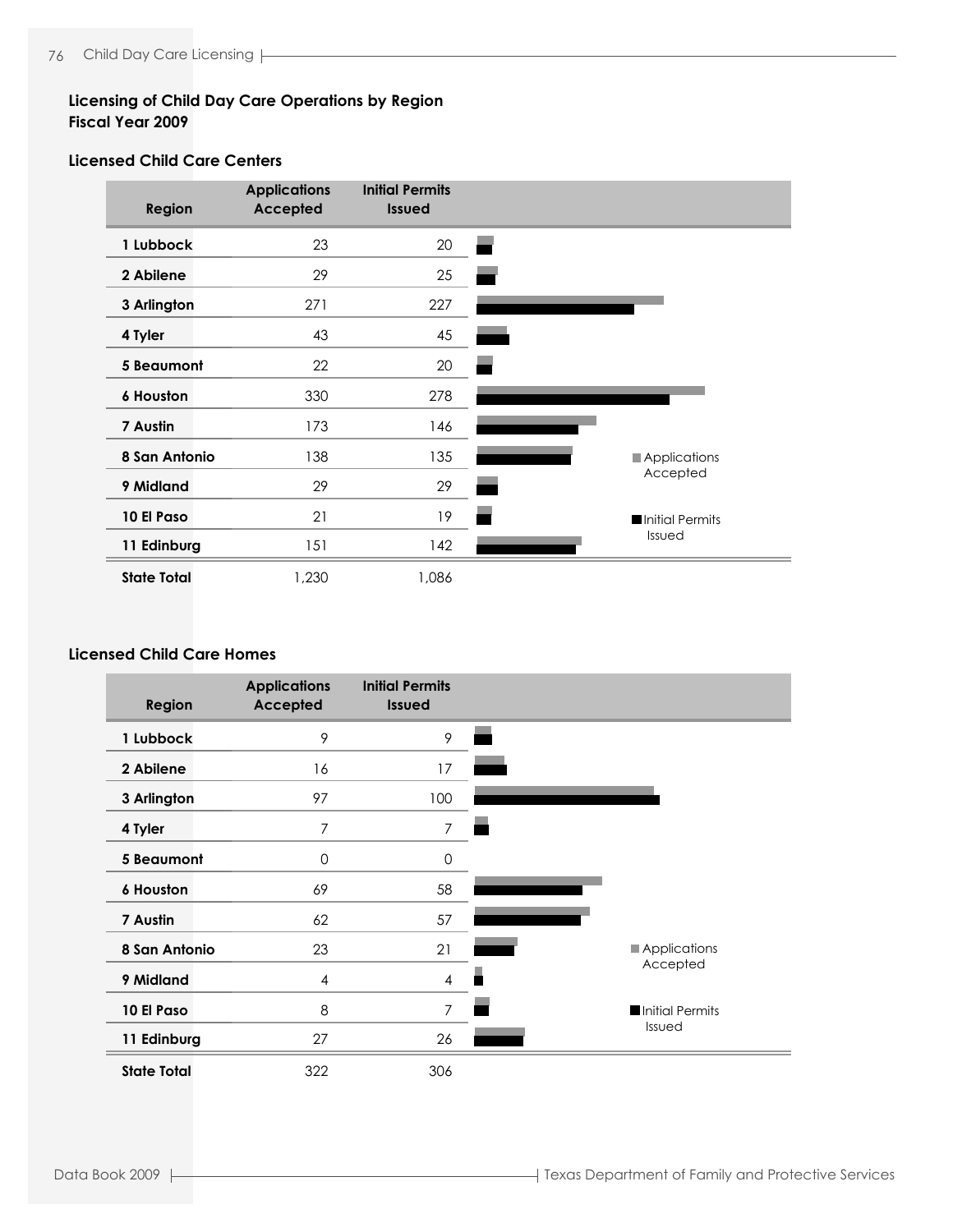## **Licensing of Child Day Care Operations by Region Fiscal Year 2009**

### **Listed Family Homes**

| Region             | <b>Applications</b><br>Accepted | <b>Listings Issued</b> |                 |
|--------------------|---------------------------------|------------------------|-----------------|
| 1 Lubbock          | 165                             | 135                    |                 |
| 2 Abilene          | 94                              | 84                     |                 |
| 3 Arlington        | 891                             | 801                    |                 |
| 4 Tyler            | 146                             | 138                    |                 |
| <b>5 Beaumont</b>  | 29                              | 26                     |                 |
| <b>6 Houston</b>   | 569                             | 497                    |                 |
| 7 Austin           | 406                             | 347                    |                 |
| 8 San Antonio      | 302                             | 264                    | Applications    |
| 9 Midland          | 151                             | 131                    | Accepted        |
| 10 El Paso         | 114                             | 109                    | Listings Issued |
| 11 Edinburg        | 303                             | 278                    |                 |
| <b>State Total</b> | 3,170                           | 2,810                  |                 |

### **Registered Child Care Homes**

| Region             | <b>Applications</b><br><b>Accepted</b> | <b>Registrations</b><br><b>Issued</b> |                     |
|--------------------|----------------------------------------|---------------------------------------|---------------------|
| 1 Lubbock          | 33                                     | 29                                    |                     |
| 2 Abilene          | 36                                     | 39                                    |                     |
| 3 Arlington        | 419                                    | 360                                   |                     |
| 4 Tyler            | 11                                     | 9                                     | п                   |
| 5 Beaumont         | 7                                      | $\boldsymbol{6}$                      |                     |
| <b>6 Houston</b>   | 468                                    | 363                                   |                     |
| 7 Austin           | 122                                    | 103                                   |                     |
| 8 San Antonio      | 142                                    | 129                                   | <b>Applications</b> |
| 9 Midland          | 4                                      | 9                                     | Accepted<br>п       |
| 10 El Paso         | 25                                     | 23                                    | Registrations       |
| 11 Edinburg        | 57                                     | 50                                    | Issued              |
| <b>State Total</b> | 1,334                                  | 1,120                                 |                     |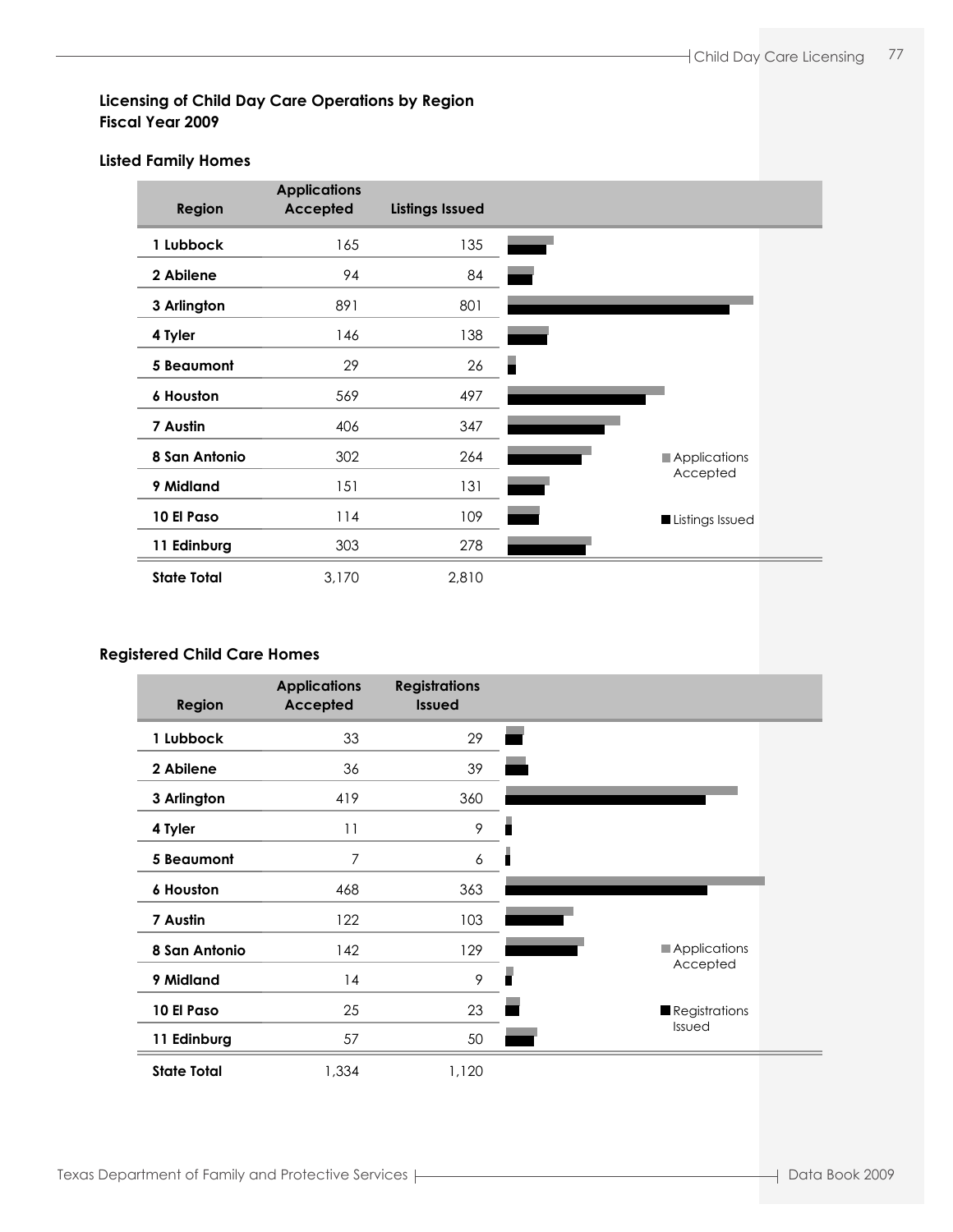#### **Inspections in Child Day Care Operations**



**Total** 47,013 46,812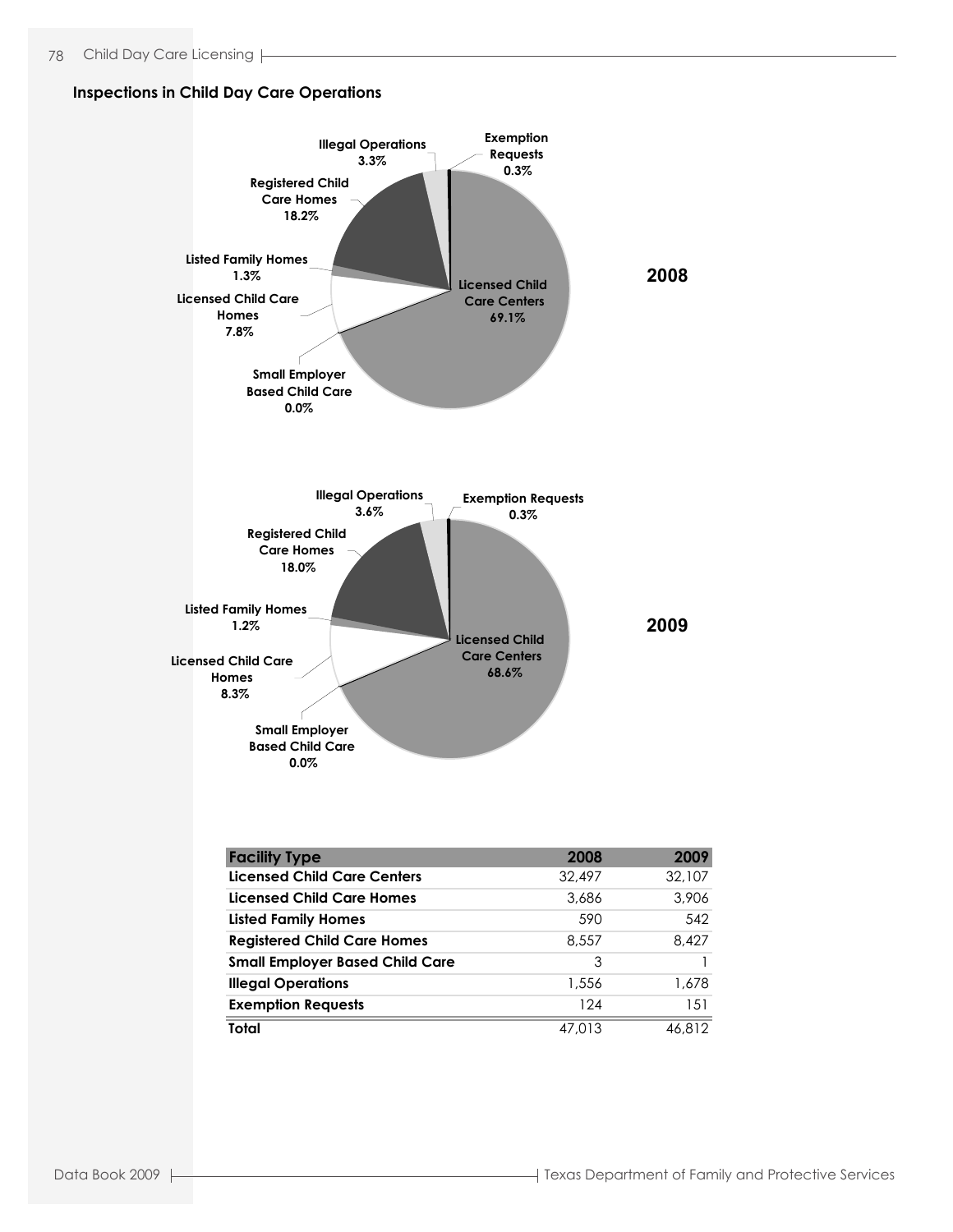## **Inspections in Child Day Care Operations by Type of Inspection Fiscal Year 2009 Total Inspections: 46,812**

| <b>Child Day Care Operations</b> |               |  |  |  |
|----------------------------------|---------------|--|--|--|
| <b>Inspection Type</b>           | <b>Number</b> |  |  |  |
| Monitoring                       | 24,886        |  |  |  |
| Investigation                    | 9.119         |  |  |  |
| Follow-up                        | 7.393         |  |  |  |
| Other                            | 3.585         |  |  |  |
| Total                            | 44.983        |  |  |  |





# **Inspection Type Number** Number

**Illegal Operations**

| Monitoring    |       |
|---------------|-------|
| Investigation | 990   |
| Follow-up     | 299   |
| Other         | 385   |
| Total         | 1 678 |

| <b>Exemption Requests</b> |               |
|---------------------------|---------------|
| <b>Inspection Type</b>    | <b>Number</b> |
| Monitoring                | 10            |
| Investigation             | 60            |
| Follow-up                 | 34            |
| Other                     | 47            |
| Total                     | 15            |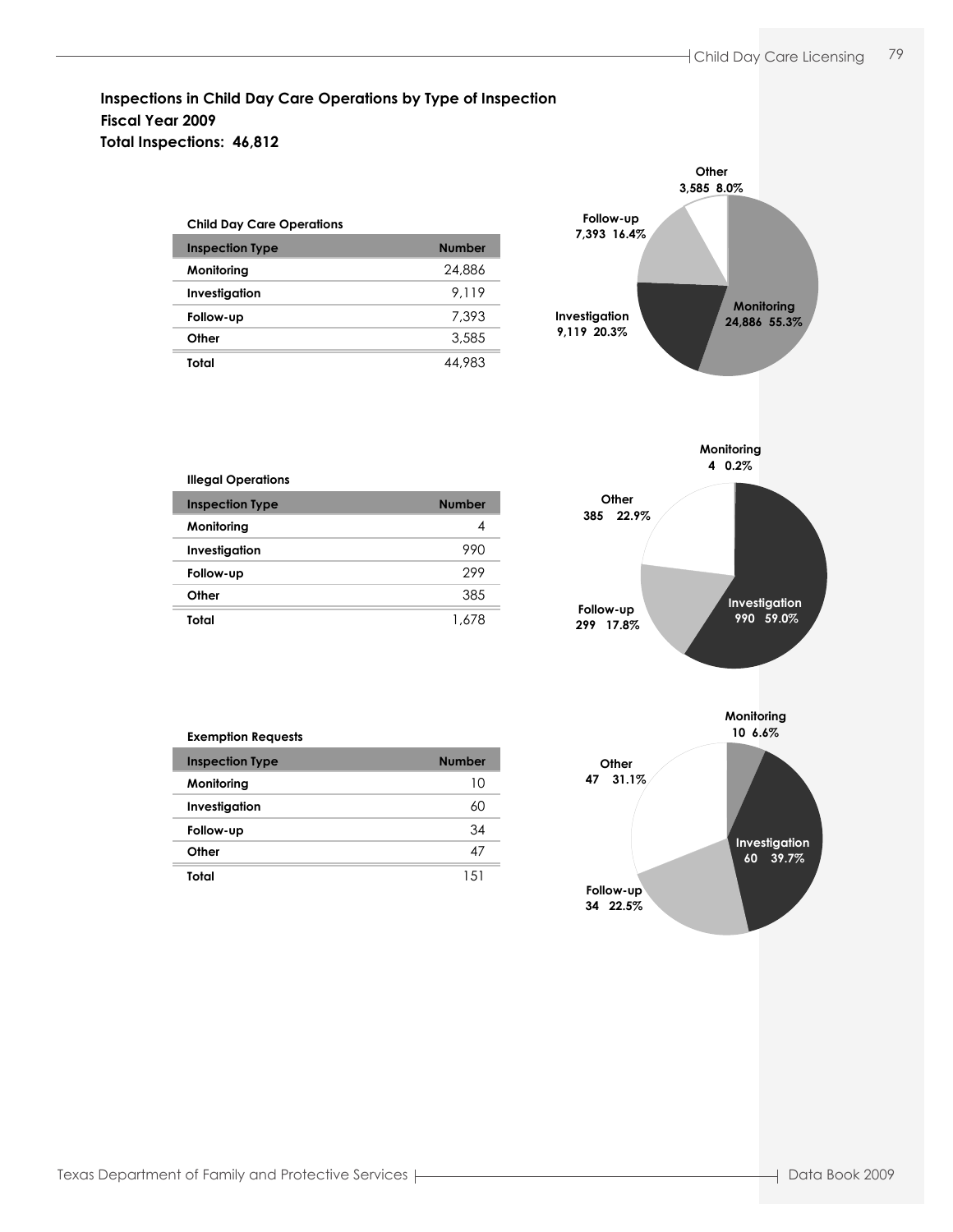

#### **Investigations in Child Day Care Operations**

## **Investigations in Child Day Care Operations Fiscal Year 2009**

| Region           | <b>Licensed Child</b><br><b>Care Centers*</b> | Licensed Child<br><b>Care Homes</b> | <b>Listed Family</b><br><b>Homes</b> | Registered<br><b>Child Care</b><br><b>Homes</b> | <b>Illegal</b><br><b>Operations</b><br><b>Exemptions</b> | Day Care<br>Total |
|------------------|-----------------------------------------------|-------------------------------------|--------------------------------------|-------------------------------------------------|----------------------------------------------------------|-------------------|
| 1 Lubbock        | 559                                           | 10                                  | 66                                   | 45                                              | 62                                                       | 742               |
| 2 Abilene        | 245                                           | 21                                  | 48                                   | 25                                              | 47                                                       | 386               |
| 3 Arlington      | 3,001                                         | 97                                  | 260                                  | 435                                             | 346                                                      | 4,139             |
| 4 Tyler          | 392                                           | 11                                  | 22                                   | 8                                               | 43                                                       | 476               |
| 5 Beaumont       | 183                                           | $\Omega$                            | 5                                    | 5                                               | 17                                                       | 210               |
| <b>6 Houston</b> | 2.297                                         | 87                                  | 147                                  | 421                                             | 168                                                      | 3,120             |
| 7 Austin         | 1,319                                         | 47                                  | 99                                   | 104                                             | 176                                                      | 1,745             |
| 8 San Antonio    | 1,563                                         | 40                                  | 72                                   | 209                                             | 94                                                       | 1.978             |
| 9 Midland        | 232                                           | 6                                   | 55                                   | 6                                               | 23                                                       | 322               |
| 10 El Paso       | 298                                           | 54                                  | 16                                   | 25                                              | 18                                                       | 411               |
| 11 Edinburg      | 722                                           | 46                                  | 27                                   | 66                                              | 58                                                       | 919               |
| Other/Unknown    |                                               | $\Omega$                            | $\overline{2}$                       | 4                                               | 167                                                      | 174               |
| Total            | 10,812                                        | 419                                 | 819                                  | 1.353                                           | 1.219                                                    | 14,622            |

*\*Includes Small Employer Based Child Care*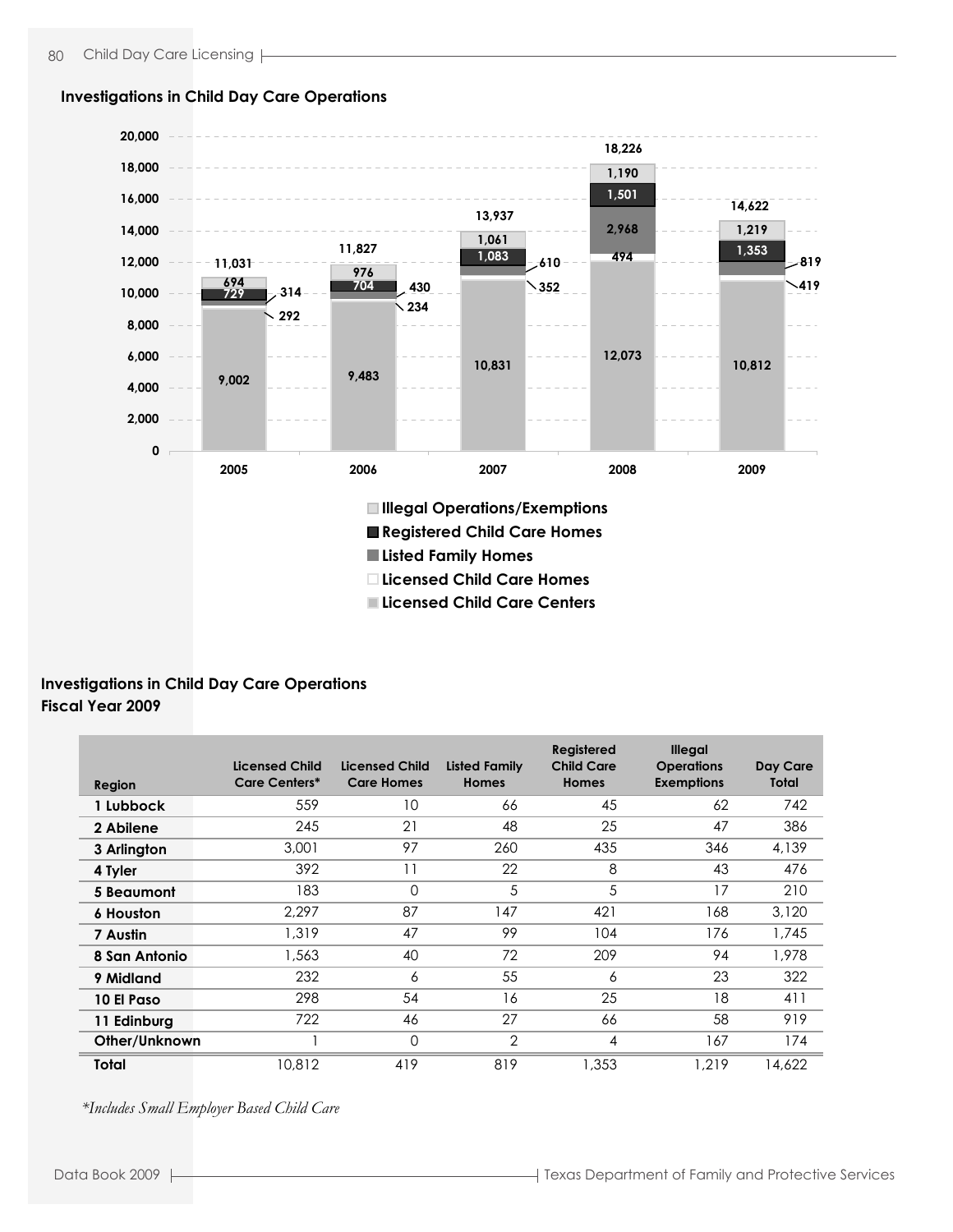# **Investigations in Child Day Care Operations Fiscal Year 2009**

|                                    | <b>Total Number</b>                |                       | <b>Number of Abuse/Neglect</b><br><b>Investigations</b> |              |                      |              | Number of<br>Non Abuse/Neglect<br><b>Investigations</b>              |
|------------------------------------|------------------------------------|-----------------------|---------------------------------------------------------|--------------|----------------------|--------------|----------------------------------------------------------------------|
| <b>Operation Type</b>              | <b>Operations</b><br>as of 8/31/09 | <b>Investigations</b> | <b>Total</b>                                            | <b>Valid</b> | Percent<br>Validated | <b>Total</b> | <b>Investigations</b><br>with a<br><b>Deficiency</b><br><b>Cited</b> |
| <b>Child Day Care Operations</b>   |                                    |                       |                                                         |              |                      |              |                                                                      |
| Licensed Child Care Centers        | 9.342                              | 10,811                | 1,653                                                   | 242          | 14.6%                | 9,226        | 2.881                                                                |
| Licensed Child Care Homes          | 1.617                              | 419                   | 63                                                      | 18           | 28.6%                | 359          | 66                                                                   |
| <b>Listed Family Homes</b>         | 7,305                              | 819                   | 107                                                     | 11           | 10.3%                | 713          | 181                                                                  |
| <b>Registered Child Care Homes</b> | 6,700                              | 1,353                 | 187                                                     | 26           | 13.9%                | 1.179        | 239                                                                  |
| Small Employer Based Child Care    |                                    |                       | 0                                                       | 0            | $0.0\%$              |              | 0                                                                    |
| Subtotal                           | 24,965                             | 13.403                | 2,010                                                   | 297          | 14.8%                | 11,478       | 3.367                                                                |
| <b>Unlicensed Operations</b>       |                                    |                       |                                                         |              |                      |              |                                                                      |
| <b>Illegal Operations</b>          | 599                                | 1,156                 | 358                                                     | 96           | 26.8%                | 627          | 180                                                                  |
| <b>Exemption Requests</b>          | 402                                | 63                    | 5                                                       |              | 20.0%                | 55           | 29                                                                   |
| Subtotal                           | 1,001                              | 1,219                 | 363                                                     | 97           | 26.7%                | 682          | 209                                                                  |
| Total                              | 25,966                             | 14,622                | 2,373                                                   | 394          | 16.6%                | 12,160       | 3.576                                                                |

*Note: The number of Investigations and the number of Non Abuse/Neglect Investigations are based on the date that the worker completed the investigation. The number of Abuse/Neglect Investigations uses the date that the Investigation stage closed. Therefore, the sum of Abuse/Neglect Investigations and Non Abuse/Neglect Investigations will not match the total investigations.*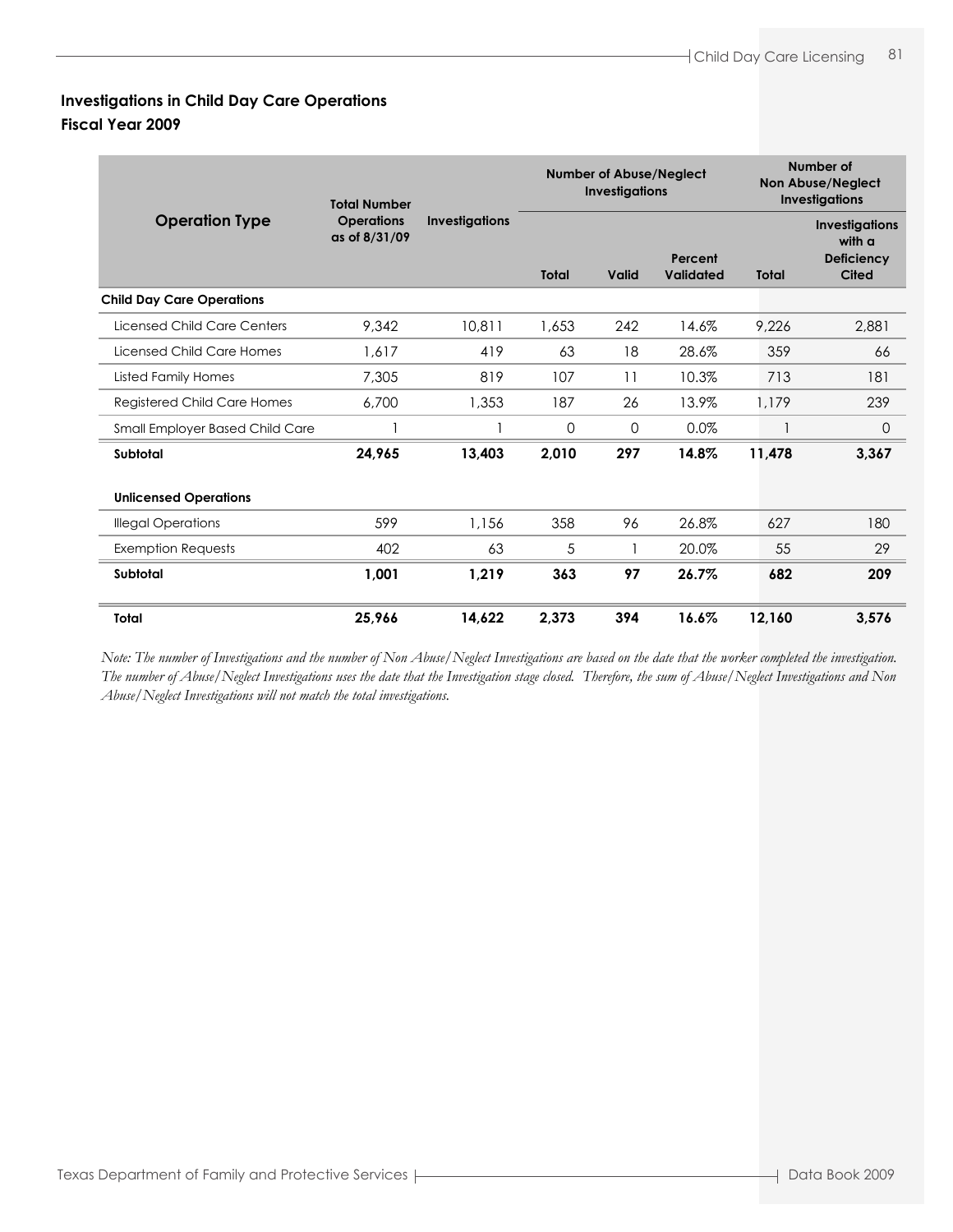## **Adverse Actions and Corrective Actions Initiated in Child Day Care Operations by Region Fiscal Year 2009**

|                    |                                 | Licensed Child Care Centers      |                             |                                           |  |                           |                |                                              |  |  |
|--------------------|---------------------------------|----------------------------------|-----------------------------|-------------------------------------------|--|---------------------------|----------------|----------------------------------------------|--|--|
|                    |                                 |                                  | <b>Adverse Actions</b>      |                                           |  | <b>Corrective Actions</b> |                |                                              |  |  |
| <b>Region</b>      | <b>Permits</b><br><b>Denied</b> | <b>Permits</b><br><b>Revoked</b> | <b>Permits</b><br>Suspended | <b>Total</b><br>Adverse<br><b>Actions</b> |  | <b>Evaluation</b>         | Probation      | <b>Total</b><br>Corrective<br><b>Actions</b> |  |  |
| 1 Lubbock          | $\Omega$                        | 2                                | 0                           | $\overline{2}$                            |  | 5                         | 5              | 10                                           |  |  |
| 2 Abilene          | $\overline{2}$                  | $\Omega$                         | $\Omega$                    | $\overline{2}$                            |  | 4                         | 4              | 8                                            |  |  |
| 3 Arlington        | 4                               | 5                                | 0                           | 9                                         |  | 18                        | 22             | 40                                           |  |  |
| 4 Tyler            | 2                               | $\Omega$                         | $\Omega$                    | $\overline{2}$                            |  | 18                        | 10             | 28                                           |  |  |
| 5 Beaumont         | 2                               | $\Omega$                         | $\Omega$                    | $\overline{2}$                            |  | 3                         | 3              | 6                                            |  |  |
| <b>6 Houston</b>   | 10                              | 11                               | 7                           | 28                                        |  | 39                        | 21             | 60                                           |  |  |
| 7 Austin           | $\overline{2}$                  | $\Omega$                         | 0                           | $\overline{2}$                            |  | 24                        | 6              | 30                                           |  |  |
| 8 San Antonio      | 3                               | $\Omega$                         | 0                           | 3                                         |  | 9                         | 10             | 19                                           |  |  |
| 9 Midland          | $\Omega$                        | $\Omega$                         | $\Omega$                    | 0                                         |  | $\Omega$                  |                |                                              |  |  |
| 10 El Paso         |                                 | $\Omega$                         | $\Omega$                    |                                           |  | $\overline{2}$            | $\overline{2}$ | 4                                            |  |  |
| 11 Edinburg        | $\Omega$                        | $\overline{2}$                   | 0                           | $\overline{2}$                            |  | 9                         | 10             | 19                                           |  |  |
| <b>State Total</b> | 26                              | 20                               | 7                           | 53                                        |  | 131                       | 94             | 225                                          |  |  |

#### **Licensed Child Care Homes**

|                    | <b>Adverse Actions</b>          |                                  |                                    |                                                  | <b>Corrective Actions</b> |                  |                                              |  |
|--------------------|---------------------------------|----------------------------------|------------------------------------|--------------------------------------------------|---------------------------|------------------|----------------------------------------------|--|
| <b>Region</b>      | <b>Permits</b><br><b>Denied</b> | <b>Permits</b><br><b>Revoked</b> | <b>Permits</b><br><b>Suspended</b> | <b>Total</b><br><b>Adverse</b><br><b>Actions</b> | <b>Evaluation</b>         | <b>Probation</b> | <b>Total</b><br>Corrective<br><b>Actions</b> |  |
| 1 Lubbock          | $\Omega$                        | 0                                | $\Omega$                           | $\Omega$                                         | $\Omega$                  |                  |                                              |  |
| 2 Abilene          | 0                               |                                  | 0                                  |                                                  | O                         | 0                | 0                                            |  |
| 3 Arlington        | 3                               | 2                                | $\Omega$                           | 5                                                | $\Omega$                  | $\Omega$         | 0                                            |  |
| 4 Tyler            |                                 | 0                                | $\Omega$                           |                                                  |                           | $\Omega$         |                                              |  |
| 5 Beaumont         | $\Omega$                        | 0                                | $\Omega$                           | 0                                                | O                         | $\Omega$         | 0                                            |  |
| <b>6 Houston</b>   |                                 | 0                                | 0                                  |                                                  | $\Omega$                  | $\Omega$         | 0                                            |  |
| 7 Austin           | $\overline{2}$                  | $\Omega$                         | $\Omega$                           | $\overline{2}$                                   | $\overline{2}$            |                  | 3                                            |  |
| 8 San Antonio      | $\Omega$                        | 2                                | $\Omega$                           | $\overline{2}$                                   |                           |                  | 2                                            |  |
| 9 Midland          | $\Omega$                        | $\Omega$                         | $\Omega$                           | $\Omega$                                         | ∩                         | $\Omega$         | 0                                            |  |
| 10 El Paso         | 0                               |                                  | 0                                  |                                                  | $\Omega$                  |                  |                                              |  |
| 11 Edinburg        | $\Omega$                        | 0                                | $\Omega$                           | $\Omega$                                         | $\Omega$                  |                  |                                              |  |
| <b>State Total</b> | $\overline{7}$                  | 6                                | 0                                  | 13                                               | 4                         | 5                | 9                                            |  |

*Note: Adverse actions are determined by the date the facility was sent the letter of intent. Finalizing adverse action through due process is lengthy. Voluntary Suspensions are not counted in the number of suspensions. Corrective actions begin after the due process is completed.*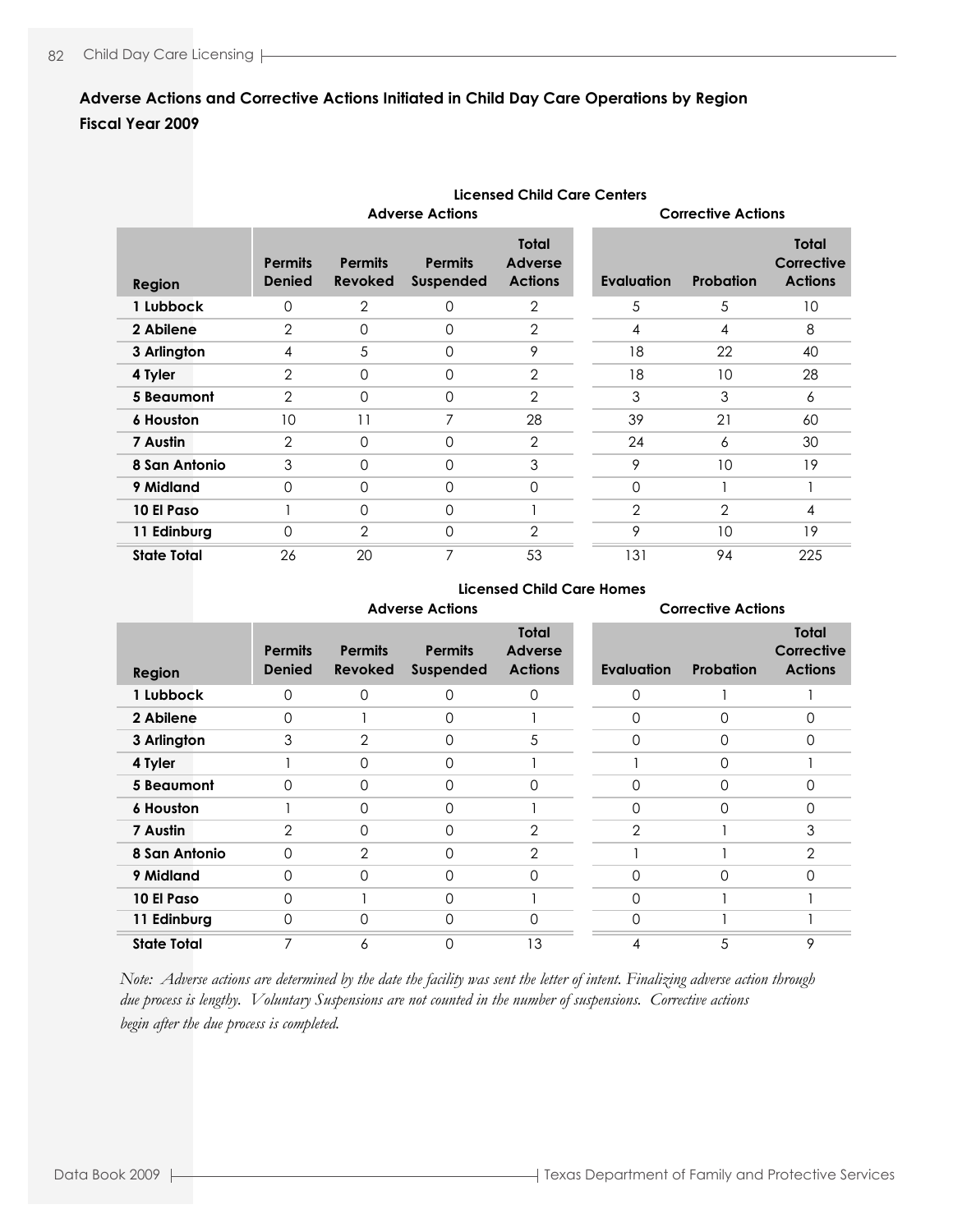## **Adverse Actions and Corrective Actions Initiated in Child Day Care Operations by Region Fiscal Year 2009**

|                    | <b>Listed Family Homes</b>      |                                  |                                    |                                                  |  |                   |                           |                                       |  |  |
|--------------------|---------------------------------|----------------------------------|------------------------------------|--------------------------------------------------|--|-------------------|---------------------------|---------------------------------------|--|--|
|                    |                                 | <b>Adverse Actions</b>           |                                    |                                                  |  |                   | <b>Corrective Actions</b> |                                       |  |  |
| <b>Region</b>      | <b>Permits</b><br><b>Denied</b> | <b>Permits</b><br><b>Revoked</b> | <b>Permits</b><br><b>Suspended</b> | <b>Total</b><br><b>Adverse</b><br><b>Actions</b> |  | <b>Evaluation</b> | Probation                 | Total<br>Corrective<br><b>Actions</b> |  |  |
| 1 Lubbock          | 15                              | 2                                | 0                                  | 17                                               |  | 0                 | 0                         | 0                                     |  |  |
| 2 Abilene          | 8                               | $\overline{2}$                   | $\Omega$                           | 10                                               |  | $\Omega$          | $\Omega$                  | $\Omega$                              |  |  |
| 3 Arlington        | 57                              | 9                                | 0                                  | 66                                               |  | 0                 | 0                         | $\Omega$                              |  |  |
| 4 Tyler            | 3                               | $\overline{2}$                   | $\Omega$                           | 5                                                |  | 0                 | $\Omega$                  | $\Omega$                              |  |  |
| <b>5 Beaumont</b>  | $\Omega$                        | $\Omega$                         | 0                                  | $\mathbf 0$                                      |  | 0                 | 0                         | $\overline{0}$                        |  |  |
| 6 Houston          | 33                              | 3                                | $\mathbf{0}$                       | 36                                               |  | $\Omega$          | $\Omega$                  | $\Omega$                              |  |  |
| 7 Austin           | 24                              | 3                                | $\Omega$                           | 27                                               |  | 0                 | $\Omega$                  | 0                                     |  |  |
| 8 San Antonio      | 17                              | 4                                | $\mathbf{0}$                       | 21                                               |  | 0                 | $\Omega$                  | $\Omega$                              |  |  |
| 9 Midland          | 13                              |                                  | 0                                  | 14                                               |  | 0                 | $\Omega$                  | 0                                     |  |  |
| 10 El Paso         | 4                               | $\Omega$                         | $\Omega$                           | 4                                                |  | $\Omega$          | $\Omega$                  | $\Omega$                              |  |  |
| 11 Edinburg        | 13                              | $\Omega$                         | 0                                  | 13                                               |  | 0                 | 0                         | $\Omega$                              |  |  |
| <b>State Total</b> | 187                             | 26                               | $\Omega$                           | 213                                              |  | 0                 | 0                         | 0                                     |  |  |

#### **Registered Child Care Homes**

|                    | <b>Adverse Actions</b>          |                                  |                             |                                                  | <b>Corrective Actions</b> |             |                                              |  |
|--------------------|---------------------------------|----------------------------------|-----------------------------|--------------------------------------------------|---------------------------|-------------|----------------------------------------------|--|
| Region             | <b>Permits</b><br><b>Denied</b> | <b>Permits</b><br><b>Revoked</b> | <b>Permits</b><br>Suspended | <b>Total</b><br><b>Adverse</b><br><b>Actions</b> | <b>Evaluation</b>         | Probation   | <b>Total</b><br>Corrective<br><b>Actions</b> |  |
| 1 Lubbock          | $\overline{2}$                  | $\overline{2}$                   | $\Omega$                    | 4                                                |                           |             | 2                                            |  |
| 2 Abilene          |                                 | $\Omega$                         | $\Omega$                    |                                                  | $\Omega$                  | $\Omega$    | $\Omega$                                     |  |
| 3 Arlington        |                                 | 11                               | $\Omega$                    | 12                                               | 3                         | 3           | 6                                            |  |
| 4 Tyler            | 0                               |                                  | $\mathbf 0$                 |                                                  | $\Omega$                  | $\mathbf 0$ | 0                                            |  |
| 5 Beaumont         | $\Omega$                        | $\Omega$                         | $\Omega$                    | $\mathbf 0$                                      | $\Omega$                  | $\Omega$    | $\Omega$                                     |  |
| <b>6 Houston</b>   | 4                               | 10                               | $\Omega$                    | 14                                               | 6                         |             | 7                                            |  |
| 7 Austin           | $\Omega$                        | 2                                | $\Omega$                    | 2                                                | 4                         | $\Omega$    | 4                                            |  |
| 8 San Antonio      | $\overline{2}$                  | 4                                | $\Omega$                    | 6                                                | $\Omega$                  |             |                                              |  |
| 9 Midland          | $\Omega$                        | 0                                | $\Omega$                    | 0                                                | $\Omega$                  | $\Omega$    | $\Omega$                                     |  |
| 10 El Paso         |                                 | 0                                | $\Omega$                    |                                                  | $\Omega$                  | $\Omega$    | 0                                            |  |
| 11 Edinburg        |                                 | 0                                | $\Omega$                    |                                                  | $\Omega$                  |             |                                              |  |
| <b>State Total</b> | 12                              | 30                               | $\Omega$                    | 42                                               | 14                        | 7           | 21                                           |  |

|                    | <b>Child Day Care Operations</b> |                        |  |     |                           |     |     |  |
|--------------------|----------------------------------|------------------------|--|-----|---------------------------|-----|-----|--|
|                    |                                  | <b>Adverse Actions</b> |  |     | <b>Corrective Actions</b> |     |     |  |
| <b>Grand Total</b> | 232                              |                        |  | 321 | . 49                      | 106 | 255 |  |

*Note: Adverse actions are determined by the date the facility was sent the letter of intent. Finalizing adverse action through due process is lengthy. Voluntary Suspensions are not counted in the number of suspensions. Corrective actions begin after the due process is completed.*